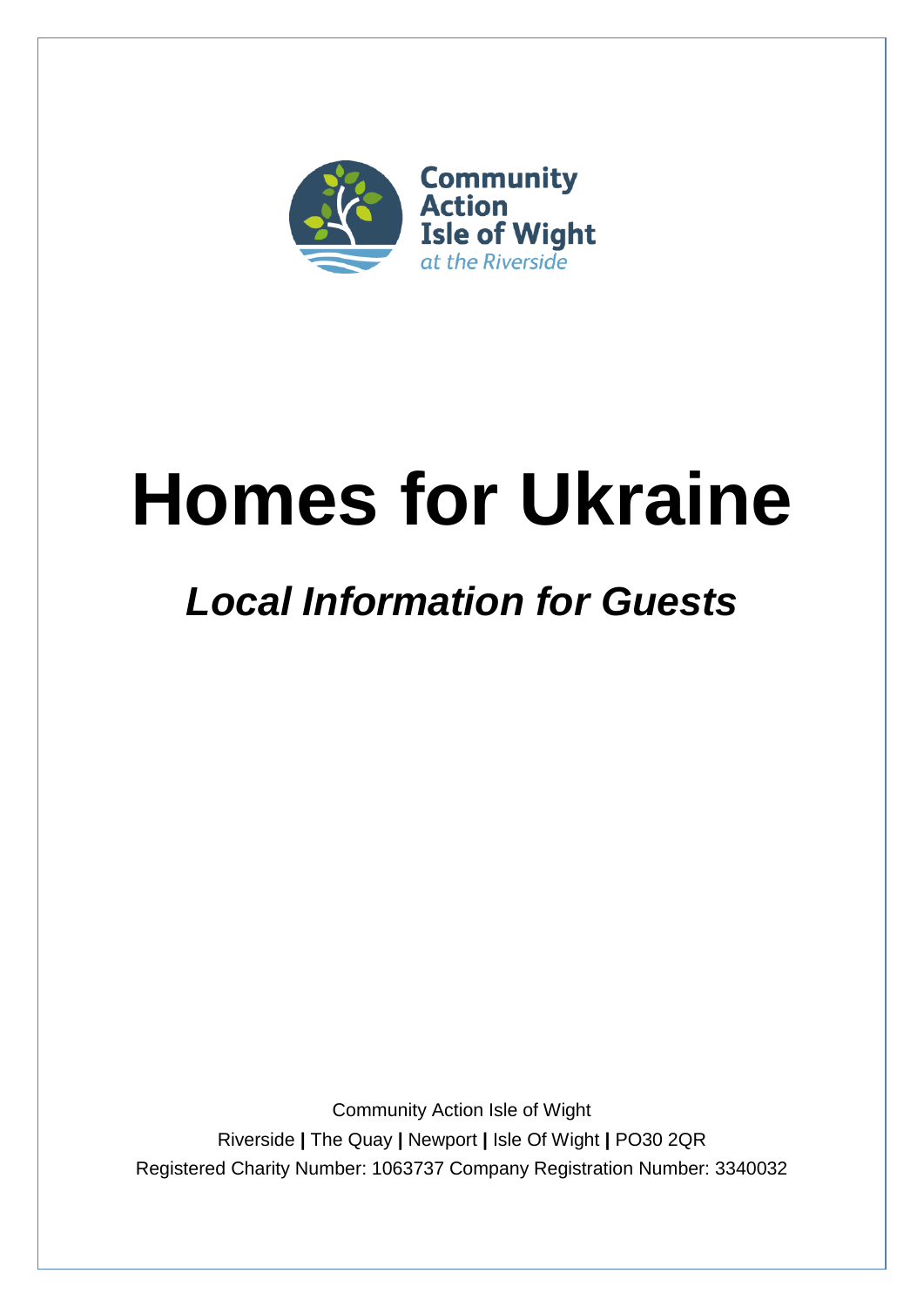# CONTENTS

| <b>English Classes.</b> | . 9 |
|-------------------------|-----|
|                         |     |
|                         |     |
|                         |     |
|                         |     |
|                         |     |
|                         |     |
|                         |     |
|                         |     |
|                         |     |
|                         |     |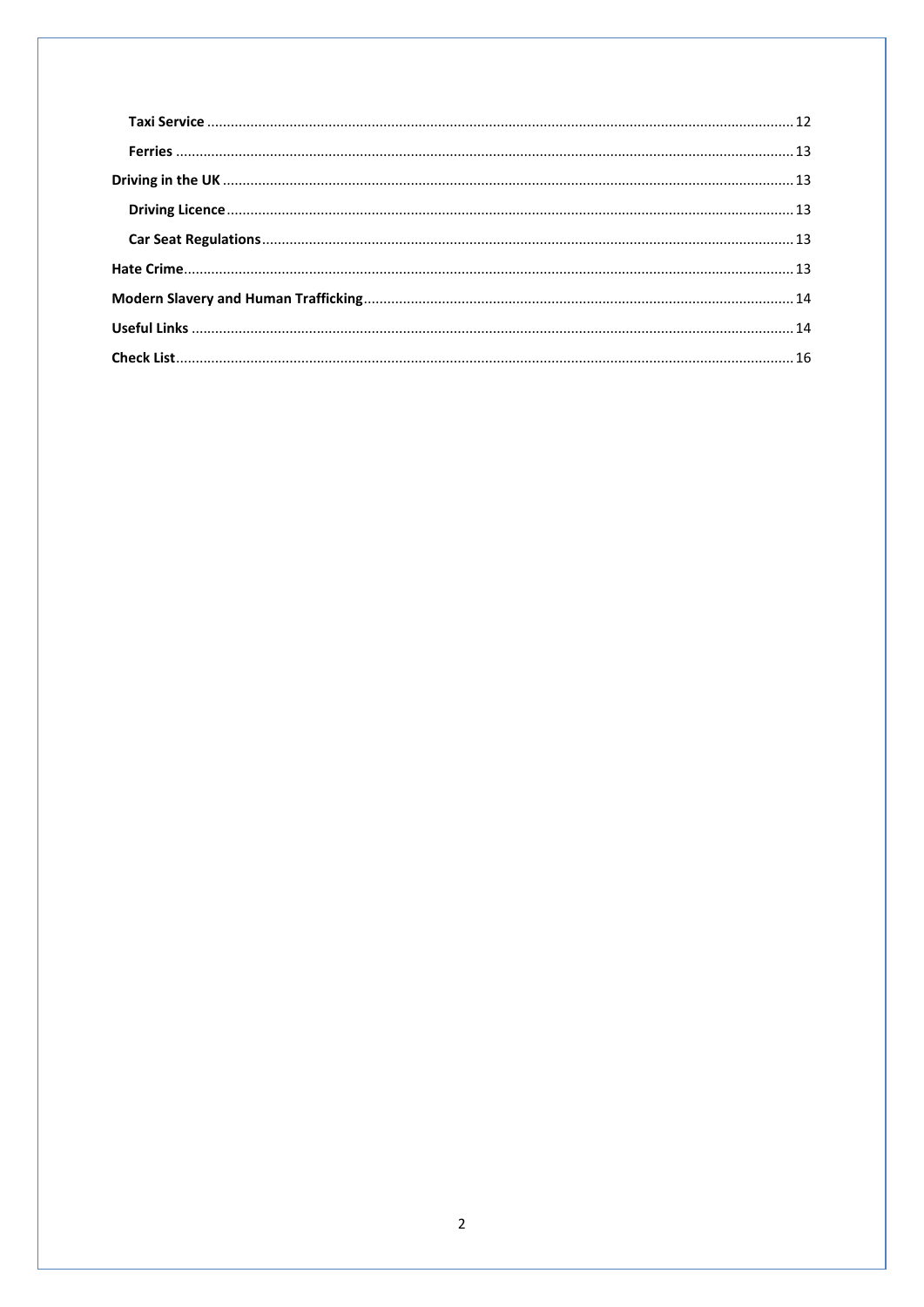# <span id="page-3-0"></span>**THE ISLE OF WIGHT**

Welcome to the Isle of Wight. We want you to feel at home here. We hope you will settle in quickly and soon feel safe and comfortable.

The Isle of Wight is situated off the South coast of England. The number of people living on the Isle of Wight is around 150,000. It is a popular tourist destination with people visiting our beaches, beautiful countryside, historic buildings and quaint villages.

There is an extensive bus network running between towns and to and from Newport (the main town) as well as a train line from Shanklin to Ryde. There are several large supermarkets in the major towns, and smaller supermarkets and convenience stores everywhere. Most of the towns also have their own doctors' surgery and in Newport you will find the hospital. For clothing and other items, Newport and Ryde have many shops. Internet shopping is also a popular choice and delivery and returns are often free of charge.

We are looking forward to helping you to get to know the Isle of Wight as you settle into your new home. We will provide more information about the community and your specific location in the days and weeks ahead.



#### <span id="page-3-1"></span>**COMMUNITY ACTION ISLE OF WIGHT**

Community Action Isle of Wight is a local charity that is working in partnership with the Isle of Wight Council to support arriving Ukrainian Guests and their Hosts.

You are welcome to contacts us with regard to any queries or concerns you may have by phone or email. If you need a Ukrainian or Russian speaker will get someone to call you back.

Telephone: 01983 539374 Email: [ukraine@actioniw.org.uk](mailto:ukraine@actioniw.org.uk)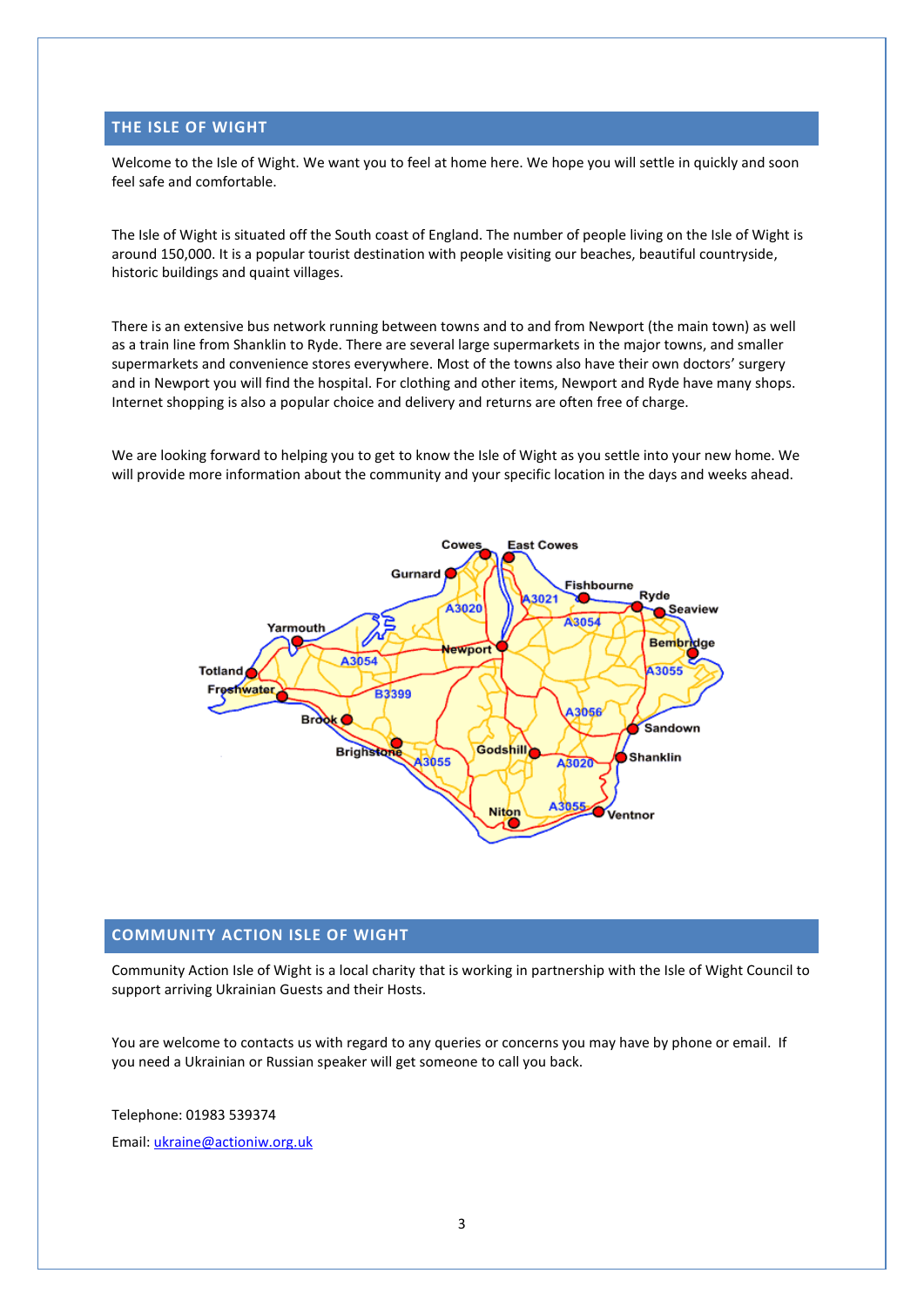At the end of the guide you will find a checklist with some of the important things that you will want to do shortly after arrival. Your host may help you with some of these things or you can contact us for help and advice.

We will make every effort to help you find out information that you may wish to know, and we will endeavor to provide interpreters and a caseworker who will work with you over the coming days. This is to make sure that you are linked to services you may need including doctors and schools.

#### <span id="page-4-0"></span>**YOUR CASEWORKER**

You will be assigned a caseworker who, along with your host, will support you as you settle into the local community. Together with your host, the caseworker's role will be to welcome you to the Island and to help you access the services and support that you need. If you have any worries please make sure that you let your caseworker know and they will do their best to help you.

# <span id="page-4-1"></span>**EMERGENCY SERVICES**

#### <span id="page-4-2"></span>**IN AN EMERGENCY**

**CALL 999** if you have an emergency such as a fire in your home, an accident or illness which requires immediate medical attention, or feel that you are in danger and need the assistance of the Police, Fire Brigade, Ambulance, or Coastguard. This is a free call - you do not need credit to call 999 – the telephone operator will ask questions to decide which emergency service you require.

#### <span id="page-4-3"></span>**IN A NON-EMERGENCY**

If you want to contact the Police but it is not an emergency then call 101. This number is for less urgent matters only, for example, to report a crime that has already happened, for minor traffic collisions, general police enquiries, to talk to a specific officer, or to pass on information on criminality.

#### <span id="page-4-4"></span>**MEDICAL HELP**

You can call **111** to ask for health, Covid and dental advice and they will tell you where to get help for your symptoms if you're unsure what to do. This service is available 24 hours a day, 7 days a week. You can request an interpreter to help understand the advisor.

# <span id="page-4-5"></span>**HOSPITAL**

St Mary's Hospital is the Island's main Hospital. The address is Parkhurst Road, Newport PO30 5TG.

The Hospital has an Accident and Emergency (A&E) Department and you do not need an appointment to attend. The A&E Department is for emergencies only - it is not to be used for general illness. If anyone in your family is feeling unwell please contact your Doctor's Surgery to make an appointment. The receptionist will arrange for you to talk to or see a Doctor, a Nurse Practitioner, or a Nurse.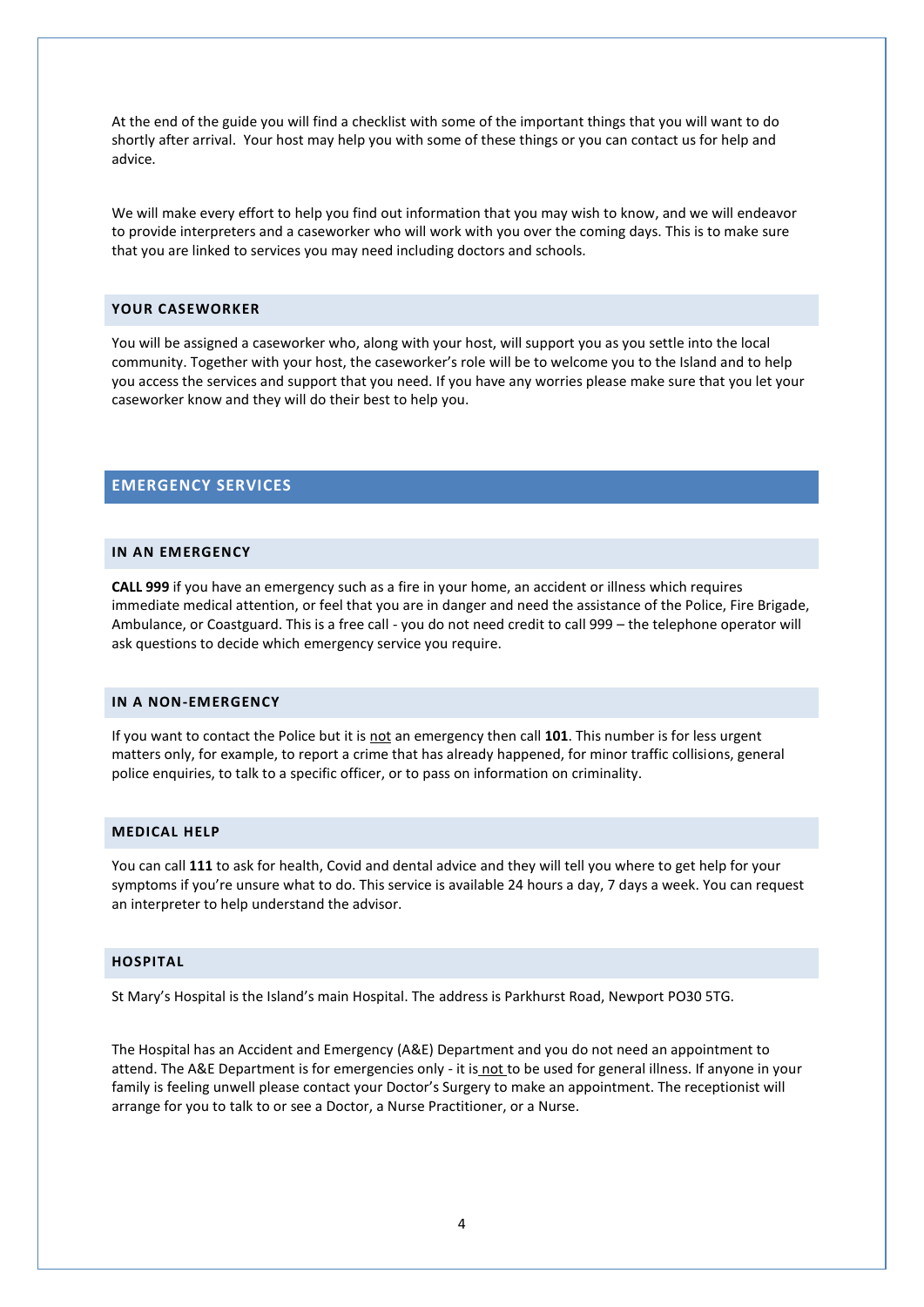#### **SAFEGUARDING**

If you are concerned about a **vulnerable adult's safety or welfare** please contact the IW Council safeguarding adults team via **01983 814980.** If an adult is in immediate danger or at serious risk of harm, you are advised to call emergency services via **999**.

If you are concerned about a **child's safety or welfare** please contact Hants Direct on Tel: **0300 300 0117**. If a child is in immediate danger or at serious risk of harm, you are advised to continue to call the emergency services via 999.

# <span id="page-5-0"></span>**HEALTH**

#### <span id="page-5-1"></span>**DOCTORS**

At most GP's Surgeries, you can access an online medical consultation service called eConsult via the Medical Centre's website. This will be reviewed by the clinical staff who will then contact you within a day or two to answer your enquiry or to discuss your symptoms. If you feel it is urgent, most GP surgeries have emergency appointments on the day. It is best to call early to get an appointment for the same day. It is also possible to arrange home visits – but only if you cannot get to the Surgery because of lack of mobility.

If you need to see a Specialist, your GP will arrange a referral for you on the NHS (National Health Service).

Private treatment is also available, but is relatively expensive, and your GP can advise you on this and make a referral for you to see a private Specialist.

You can search for advice and information about your medical and wellbeing needs on the National Health Service (NHS) website[. https://www.nhs.uk/](https://www.nhs.uk/)

# <span id="page-5-2"></span>**COVID-19 VACCINATION**

If you need a Covid-19 vaccine or booster jab you can organise this via your GP or visit the Riverside Centre, The Quay, Newport PO30 2QR. The current opening times are from 8am to 8pm on Wednesdays, Fridays, and Saturdays. There is also a booking and helpline – dial 119 – but bookings will not necessarily lead to Isle of Wight centres.

#### <span id="page-5-3"></span>**PSYCHOLOGICAL SUPPORT**

Your GP is there for you regarding both physical and psychological concerns. They can signpost you to NHS Mental Health Services. To access some of these, you may not need a referral.

There are also charities and private organisations that offer support including counselling, advice and group therapy sessions. Here are a few useful links:

**Рsychological support - Isorropia Foundation** <https://isorropia.uk/>

**Support for women:** <https://www.wightdash.co.uk/wow>

**Support for children and young people:** [Isle of Wight Youth Trust \(iowyouthtrust.co.uk\)](https://www.iowyouthtrust.co.uk/)

**Bernardo's Ukrainian Support Helpline – free confidential advice, support and therapy in Ukrainian and Russian languages** to help children, young people and families fleeing the war in Ukraine: **0800 148 8586** or email[: ukrainiansupport@barnardos.org.uk](mailto:ukrainiansupport@barnardos.org.uk)

**Welcome to Isle of Wight Family Centres –** Our Family Centres offer information, advice and support to families on the Isle of Wight with children aged 0-19 years. We recognise being a parent is rewarding but also brings its challenges as every child is unique. To help you understand your child and their needs we offer a range of parenting programmes and services to cover all ages and stages including online courses and workshops.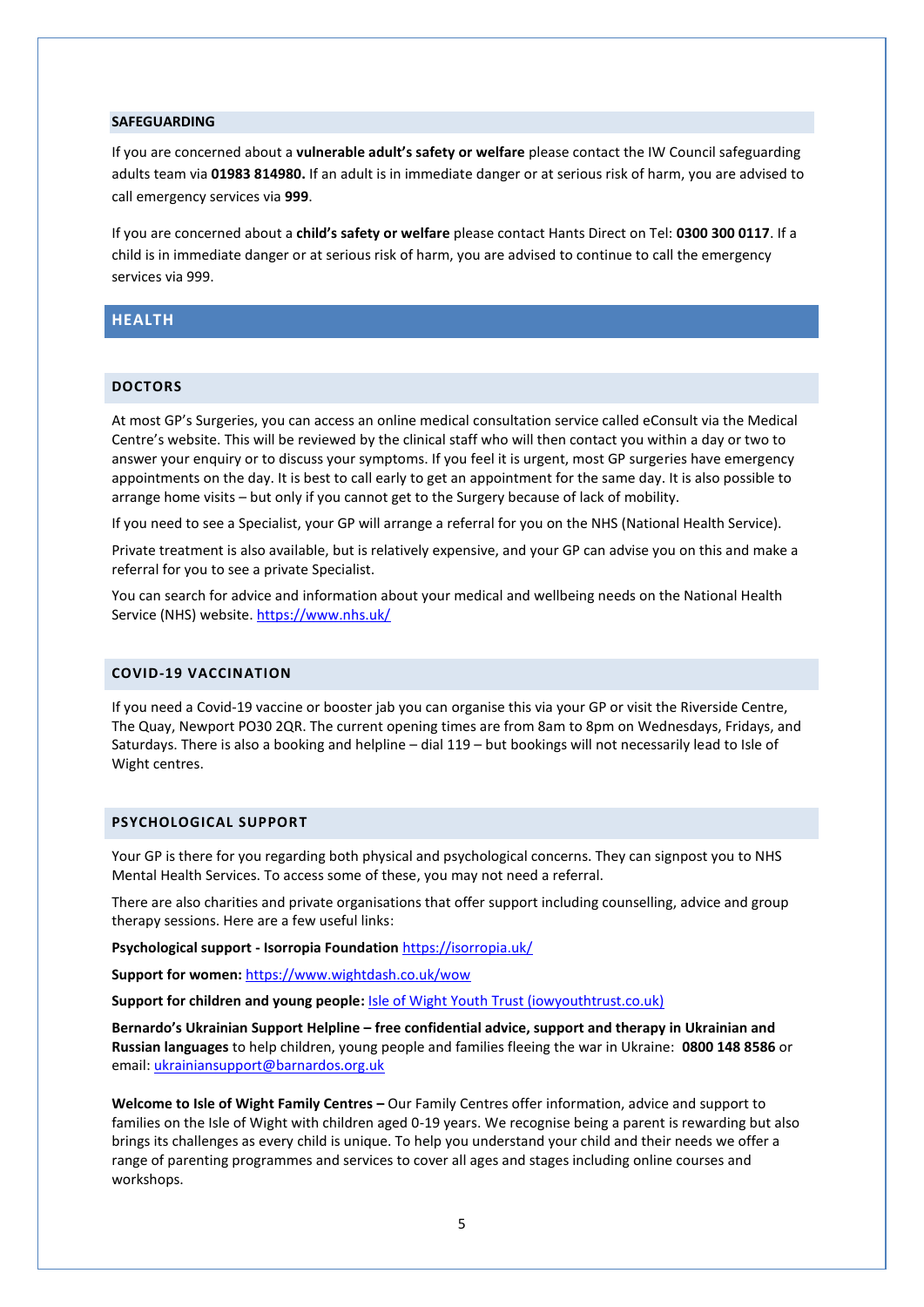#### [Welcome To Isle Of Wight Family Centres : Isle Of Wight Family Centres](https://www.isleofwightfamilycentres.org.uk/)

#### <span id="page-6-0"></span>**DENTISTS**

In order to maintain your oral hygiene, you will need to register with a local dentist before you can get treatment. There are numerous dental clinics but most are only accepting private patients which can be expensive.

If you are able to register with a dentist as an NHS patient then prices for treatment is much more affordable. However, it can be difficult to register as an NHS patient. If this is the case, then you can still access emergency NHS treatment if you or a family member is in pain. If you have a dental emergency then phone **111** for assistance.

#### <span id="page-6-1"></span>**OPTICIANS**

If you wear glasses or wish to have regular eye tests, you will need to register with an Optician. The following list is only a few of those to be found on the Island. Others can be found on the Internet.

#### Cowes:

21-22 High Street, Cowes, Isle of Wight PO31 7RY Tel: 01983 [293181](tel:01983%20293181) www.willettsanddoig.com

#### Freshwater:

Rutherford Eyecare - 3 Moa Place PO40 9DS Tel: 01983 753532

Lake, Sandown:

Rutherford Eyecare - 19 Sandown Road PO36 9JL Tel: 01983 407740

#### Newport:

Specsavers - 107 High Street PO30 1TJ Tel: 01983 821280 Rutherford Eyecare - 67 High Street PO30 1BA Tel: 01983 524629 Boots Opticians – 124-126 High Street PO30 1BA Tel: 01983 524654 Book on-line at boots.com

#### Ryde:

Ryde Opticians, 40 Union Street, Ryde, PO33 2LF Tel: 01983 562591 www.rydeopticians.co.uk Specsavers - 39 High Street PO33 2HT Tel: 01983 617650 Tesco Opticians – Brading Road PO33 1QS Tel: 0345 026 9560

#### Shanklin:

Hazel Smith - 11a High Street PO37 6JZ Tel: [01983 866023](tel:01983%20866023) [www.hazelsmithopticians.com](http://www.hazelsmithopticians.com/)

#### Ventnor:

Rutherford Eyecare - 36 High Street PO38 1RZ Tel: 01983 852996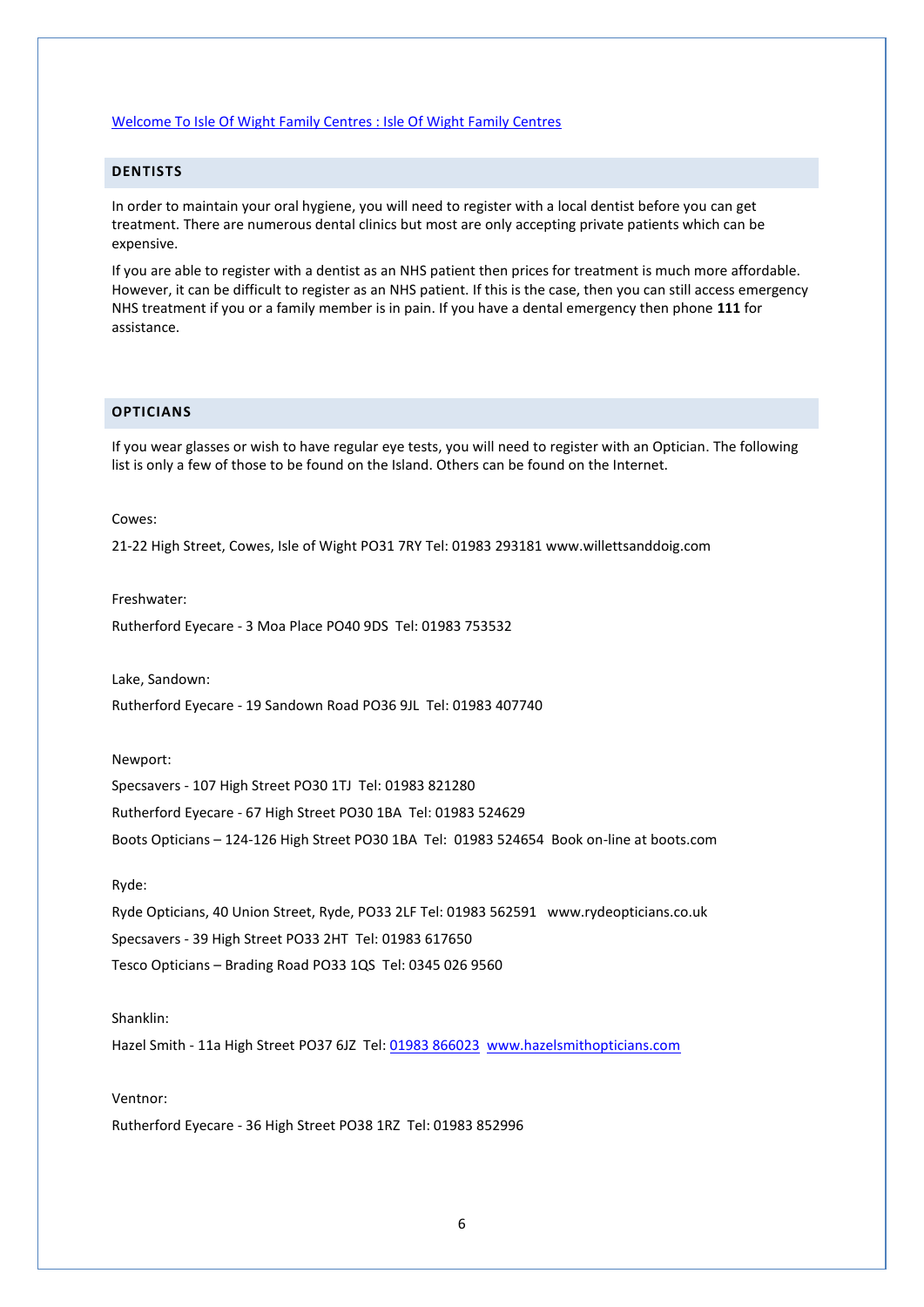These are just a few places you can go to have an eye check - there are many more opticians to choose from on the Island and you can find these online using a search engine.

# <span id="page-7-0"></span>**HEARING IMPAIRMENT**

Go to your GP who may refer you to the Audiology Department at the Hospital or provide some treatments at the Surgery. You can go to Boots or Specsavers, opticians who also provide tests and equipment for, hearing loss. This will not be free.

Wight Sense' is a support service for Island residents with sight and/or hearing loss. The service is happy to receive self-referrals or a referral from family, friends or any professional who is working with a person who may benefit from this specialist support, with the person's consent.

'Wight Sense' are able to carry out assessments of need for people living with sight and/or hearing loss and provide appropriate advice, information, training and equipment to support with everyday living and enable them to remain as independent as possible.

For more information ring 01983 240222 or look at their website [www.wightsense.org.uk](http://www.wightsense.org.uk/)

# <span id="page-7-1"></span>**BANKS**

You can open one of the following bank accounts for free. There are both high-street banks and online banking services available to you. Please use the links below for information about what documents you will need to provide.

#### **Natwest**

You can apply for an account online or in person. They have one branch in Newport, one in Ryde, as well as a mobile bank that serves smaller towns.

To find out which branch is closest to you visit:<https://www.natwest.com/locator/results>

For further information about opening an account please visit: [https://www.natwest.com/ukraine](https://www.natwest.com/ukraine-refugees.html)[refugees.html](https://www.natwest.com/ukraine-refugees.html)

#### **Santander**

You need to apply for an account at the local branch which can be found at:

26 St James Street Newport

#### PO30 1HY

For further information about how to open an account with Santander please visit: <https://www.santander.co.uk/personal/ukraine-support>

#### **Revolut**

This bank offers an exclusively online service. You can find out more about banking with Revolut using the following link: [https://www.revolut.com/en-FR/help/more/support-for-ukrainian-refugees/is-revolut-free-to](https://www.revolut.com/en-FR/help/more/support-for-ukrainian-refugees/is-revolut-free-to-download-for-a-ukrainian-refugee)[download-for-a-ukrainian-refugee](https://www.revolut.com/en-FR/help/more/support-for-ukrainian-refugees/is-revolut-free-to-download-for-a-ukrainian-refugee)

#### <span id="page-7-2"></span>**TELEPHONE SIM CARDS**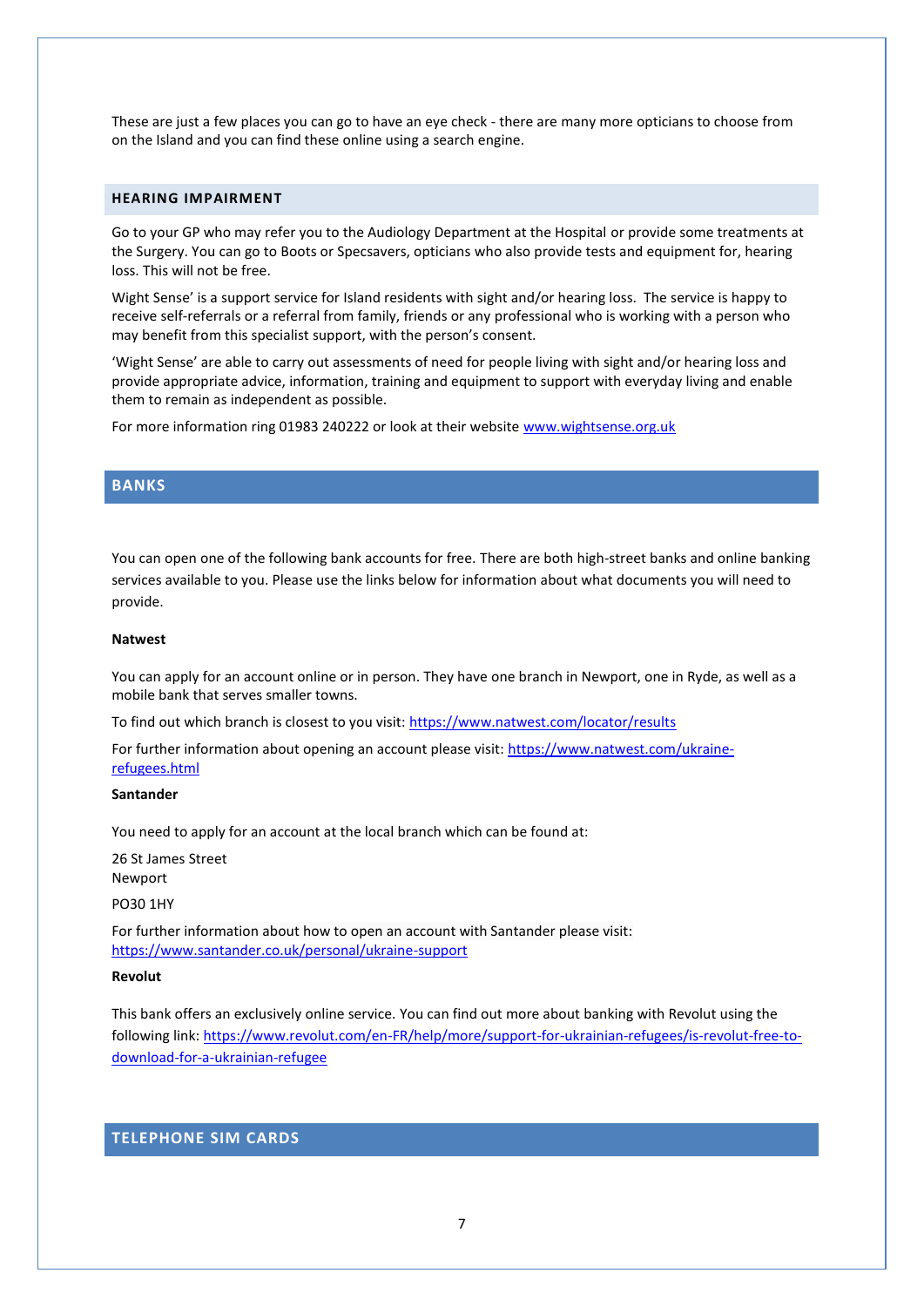Many phone companies offer free SIM cards that you can pre-pay for a package of data, texts and calls without being locked into a contract. You may also want to consider a telephone contract but do make yourself aware of the minimum term of the contract and the penalties you may face if you do need to terminate the contract early. To compare deals you can use this website. [https://www.moneysavingexpert.com/cheap-mobile](https://www.moneysavingexpert.com/cheap-mobile-finder/sim-only/)[finder/sim-only/](https://www.moneysavingexpert.com/cheap-mobile-finder/sim-only/)

The following companies have rolled out support packages for Ukrainians arriving in the UK. They are currently offering to reimburse their customers for all calls made to the Ukraine.

**Three:** <https://3g.co.uk/news/three-has-rolled-out-a-support-package-for-ukrainian-refugees>

**Vodafone** (please check for updates about if this will be continued): <https://www.vodafone.co.uk/business/communication-during-the-russia-ukraine-conflict>

#### <span id="page-8-0"></span>**WORK AND BENEFITS**

#### <span id="page-8-1"></span>**NATIONAL INSURANCE**

If you are planning to work then you will need a national insurance number. Your caseworker or host can assist you to apply online using the link below to the government website.

<https://www.gov.uk/apply-national-insurance-number>

# <span id="page-8-2"></span>**FINDING WORK**

Most jobs are advertised online, can also look at the following online job boards. You will need to have an up to date CV. Your local Job Centre will be able to help you with this. Word of mouth is also an effective way of finding employment and you can also look in notice boards and sometimes shops and cafes will display a notice.

#### Isle of Wight based Job sites

[www.isleofwightjobs.com](https://www.isleofwightjobs.com/) <https://www.se1jobs.com/countypress> <https://www.se1jobs.com/countypress>

#### Jobs in Health Care on the Isle of Wight

[www.iowhealthandcare.co.uk/recruitment/current-vacancies](http://www.iowhealthandcare.co.uk/recruitment/current-vacancies)

#### National Job sites

<https://uk.indeed.com/> <https://www.gov.uk/find-a-job>

#### Employment Agency

You can register with an Employment Agency. Employers offer advertise opportunities via an agency. [www.wprecruitment.co.uk](http://www.wprecruitment.co.uk/)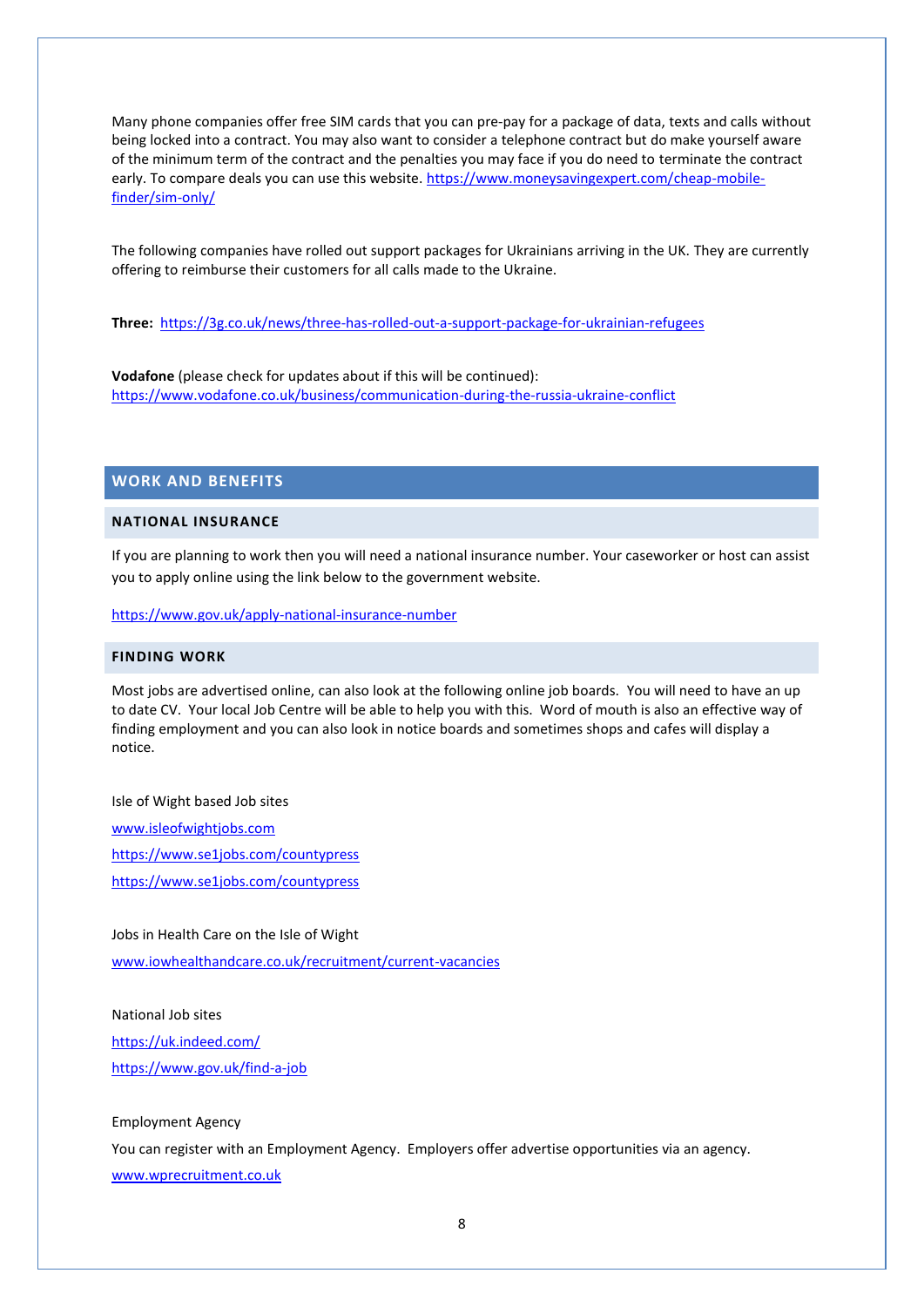#### [www.pertemps.co.uk/branch/isle-of-wight-industrial-office-professional](http://www.pertemps.co.uk/branch/isle-of-wight-industrial-office-professional)

# <span id="page-9-0"></span>**BENEFITS**

You may wish to make a claim for financial assistance to help living costs until you find work.

The main benefit to claim is called Universal Credit. You can find out more about Universal Credit and make an online claim here.

[www.gov.uk/universal-credit](http://www.gov.uk/universal-credit)

There may be other financial support that you are eligible to claim for example if you have children living with you in the UK or if you have a disability. You can ask your Case Worker about this or make an appointment with Citizens Advice.

[www.citizensadvice.org.uk](http://www.citizensadvice.org.uk/)

#### <span id="page-9-1"></span>**JOB CENTER**

If you are claiming certain benefits then you will have to attend regular meetings with your Work Coach at one of your local Job Centers.

Go to your local Jobcentre to claim benefit payments or for support finding employment. Your caseworker or your host will help you set up an account online to start a claim. You will then be invited for an appointment and assigned a work coach.

#### **Newport Jobcentre:**

Broadlands House, Staplers Road PO30 2HX Tel: 0800 169 0190

#### **Ryde Jobcentre:**

150 High Street PO332RE Tel: 0800 169 0190

# <span id="page-9-2"></span>**EDUCATION**

#### <span id="page-9-3"></span>**ENGLISH CLASSES**

In order for you to learn as much as possible in your first year, to help you to integrate within the community, and to gain the skills to access employment, we will discuss with you English speaking courses at the Isle of Wight College and how we can support you with volunteer teachers.

Learning English will be invaluable, and will be both fun and exciting. Your support worker will discuss this with you and give you detailed information on locations and class timetables. This is a great opportunity for you and you would be expected to attend as many classes as possible.

You can find further information about the ESOL (English for Speakers of Other Languages) courses at the Isle of Wight College by using the following link.

<https://iwcollege.ac.uk/course-areas/international/esol/>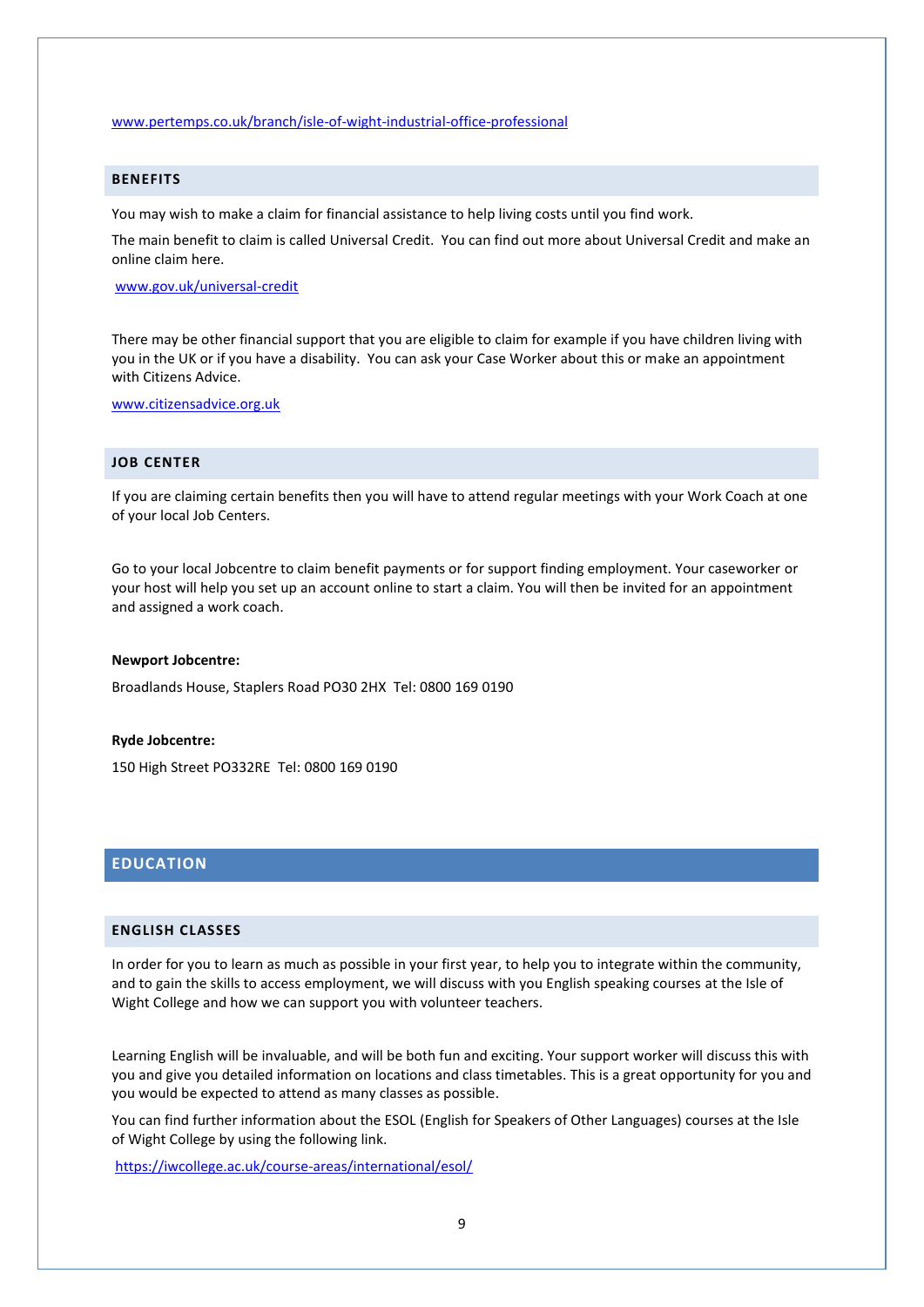You can also visit your local library for learning resources. There is also an array of popular language learning apps if you have a tablet or smartphone such as *Duolingo.*

# <span id="page-10-0"></span>**SCHOOLS**

Your caseworker or your host will support you to find your nearest available school to enrol your children. Children ages 5-11 will attend Primary school and children ages 11-16 will attend Secondary school.

For children aged over 16, there are a number of options including  $6<sup>th</sup>$  Forms for academic subjects, college courses, and apprenticeship schemes. Use the following links to find out more.

[The Isle of Wight College \(iwcollege.ac.uk\)](https://iwcollege.ac.uk/)

[HTP Apprenticeship College: the career training experts](https://www.htp.ac.uk/)

# <span id="page-10-1"></span>**PRE-SCHOOLS & NURSERIES**

For babies and toddlers there are many pre-schools and nurseries on the Isle of Wight. You may be eligible for 30 hours of free childcare with a government approved provider. Your caseworker or host can help you with this. Find out more information on the government website using the following link[: https://www.gov.uk/30](https://www.gov.uk/30-hours-free-childcare) [hours-free-childcare](https://www.gov.uk/30-hours-free-childcare)

# <span id="page-10-2"></span>**LOCAL AMENITIES**

#### <span id="page-10-3"></span>**FAITH & WORSHIP**

The nearest Orthodox Ukrainian church is in London but it live streams every one of its services, in Ukrainian on its Facebook page[: https://www.facebook.com/UAOCinLondon](https://www.facebook.com/UAOCinLondon)

These are the **Catholic Churches** on Isle of Wight:

#### **Bembridge:**

St Michael's Catholic Church - 14 Crossway PO35 5RE Tel: 01983 812127

#### **Cowes:**

St Thomas of Canterbury Church - 22 Terminus Road PO31 7TJ Tel: 01983 292739 St Mary the Virgin - Church Road PO31 8HA Tel: 01983 292509

#### **East Cowes:**

St David's Catholic Church - Connaught Road PO32 6DP Tel: 01983 292739

#### **Newport:**

St. Thomas of Canterbury's Church - The Presbytery, 96 Pyle Street PO30 1BA Tel: 01983 522027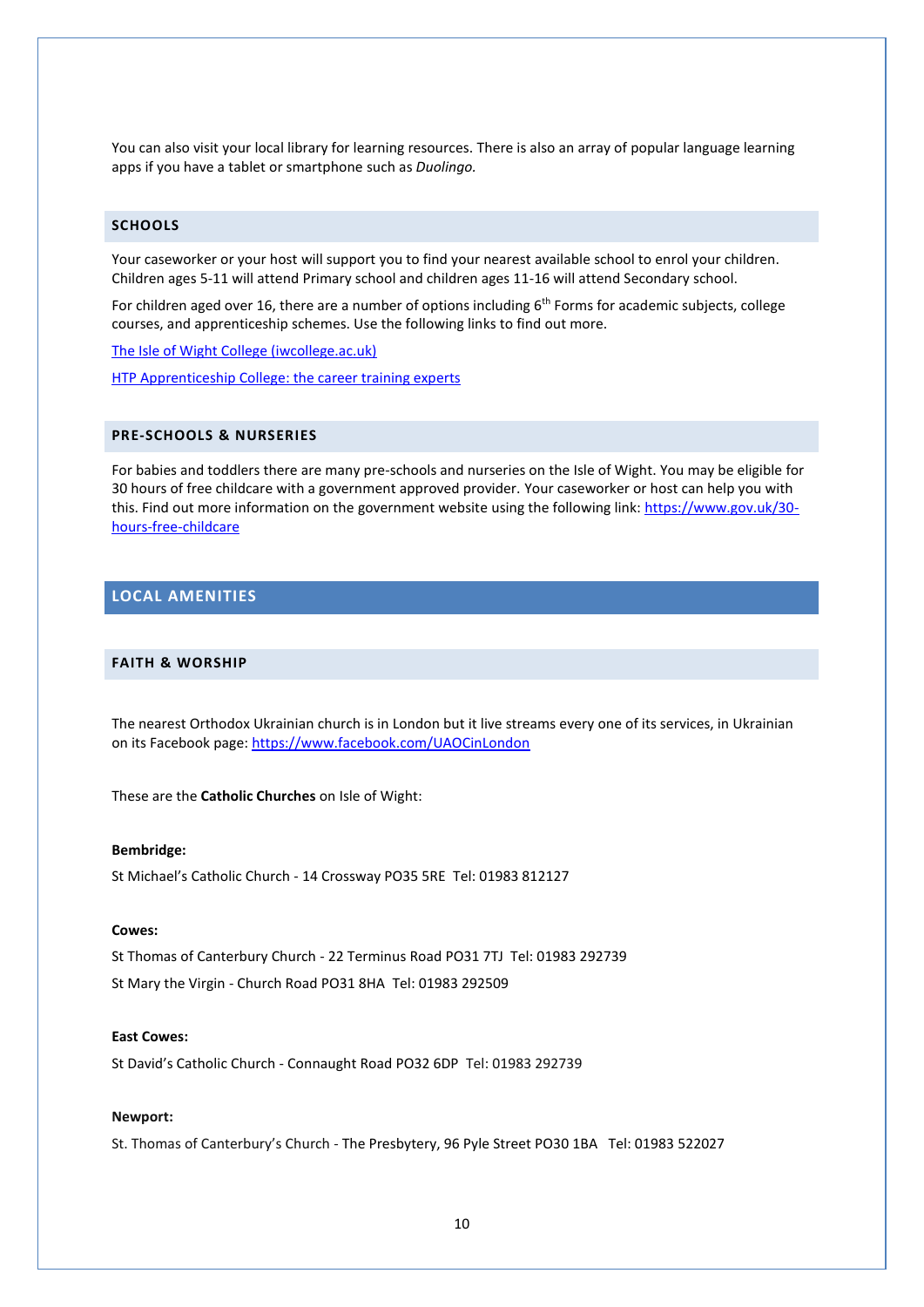#### **Ryde:**

St Mary's Catholic Church - 55 High Street PO33 2RE Tel: 01983 812127

#### **Sandown:**

St Patrick's Church - Beachfield Road PO36 8LT Tel: 01983 867610

#### **Shanklin:**

Sacred Heart Catholic Church and St Patrick Church - Presbytery and Parish Office, Atherley Road PO37 7AT Tel: 01983 862446

#### **Totland Bay:**

St Saviours Church - The Presbytery, Weston Lane PO39 0HE Tel: 01983 752317

#### **Ventnor:**

Saint Wilfred's Church - 16 Trinity Road PO38 1NL Tel: 01983 867610

There are many places of worship located on the Isle of Wight, for many different faiths. For places of worship other than Catholic, ask your Case Worker.

#### <span id="page-11-0"></span>**SUPERMARKETS**

There are several large supermarkets for you to buy your food and household cleaning items. Here are some of them:

#### **Freshwater:**

Tesco Superstore – Afton Road PO40 9UH

#### **Lake, Sandown:**

Morrisons – Newport Road, Sandown PO36 9PA

#### **Newport:**

Morrisons - South Street PO30 1JQ (bus number 2 or 3 to Newport) Sainsbury's – Foxes Road PO30 5ZB Asda - St Georges Way PO30 2QH (bus number 2 or 3 towards Newport)

#### **Ryde:**

Tesco Extra – Brading Road Tel: 0345 026 9560 Co-op – 4 Anglesea Street PO33 2SX Tel: 01983 618900

# **Shanklin:**

Lidl - Landguard Manor Road PO37 7HZ (bus number 2 or 3 towards Ryde) Co-op – Languard Manor Road PO37 7JR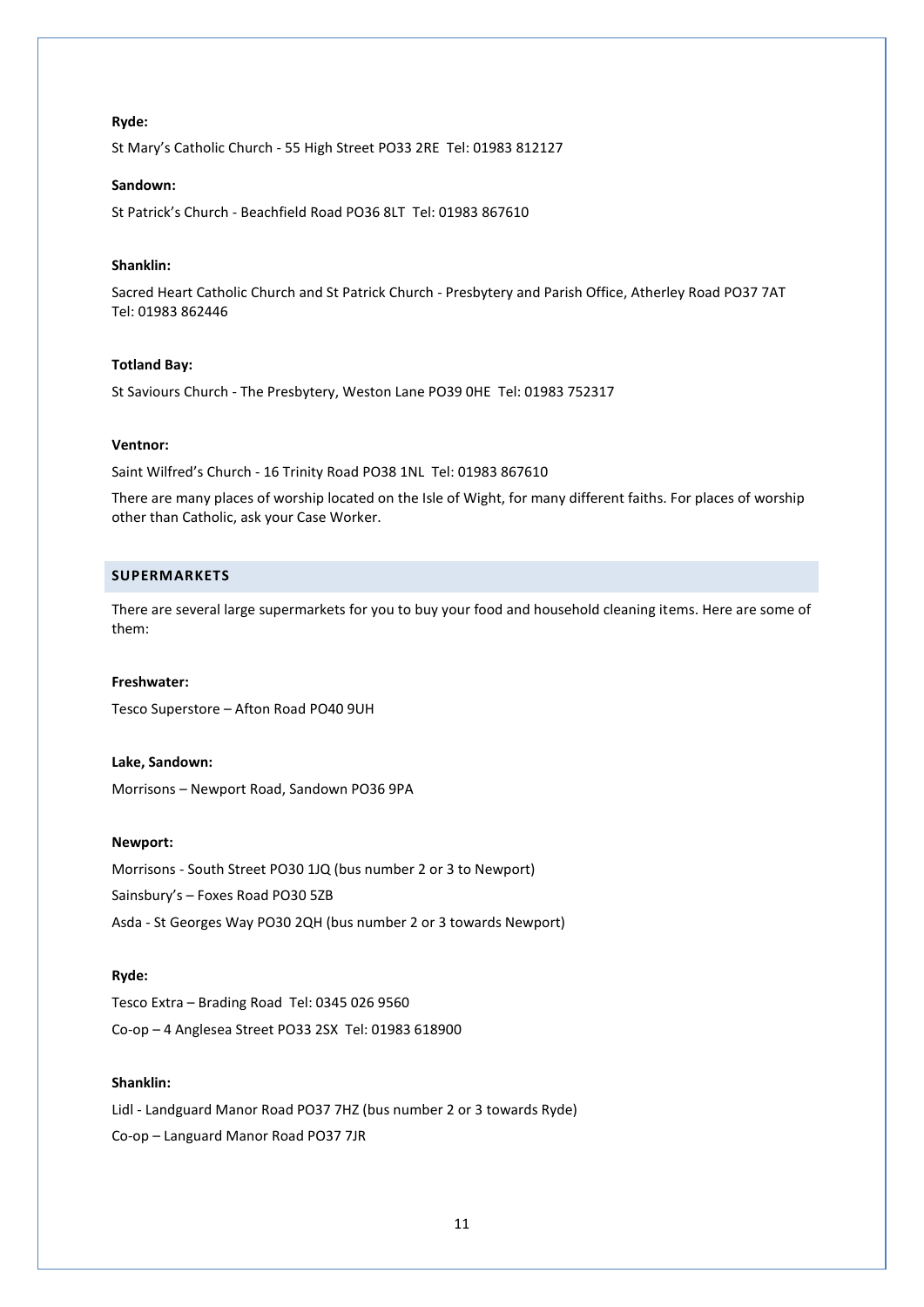You can also place online grocery shop orders on some supermarket websites. They usually charge a small delivery fee and have a minimum spend requirement.

# <span id="page-12-0"></span>**POLISH FOOD SHOPS**

Some of Polish and Ukrainian foods are similar. Here are details of two shops:

- **Ryde**, 121 High Street: Polish and Eastern European Food Store Tel: 01983 716944
- **Shanklin**, 10 High Street: Deli-Cious Delicatessan and Artisan Bakery Tel: 01983 718181

#### <span id="page-12-1"></span>**LIBRARIES**

There are several libraries located around the Island as well as a mobile service. It is free to borrow books, all you need to do is register. There are numerous types of books on offer, including reference books for your child's homework, and books to help you with your ESOL course. The library also offers free internet use for those who do not have internet service at their house. You will need to book a slot which is usually for an hour.

You can see a full list of services, community libraries, and opening times by visiting the following website: [Local Libraries \(iow.gov.uk\).](https://www.iow.gov.uk/Residents/Libraries-Cultural-and-Heritage/Local-Libraries/)

# <span id="page-12-2"></span>**TRANSPORT**

# <span id="page-12-3"></span>**BUS SERVICE**

Southern Vectis offers an extensive network of buses for getting around the Isle of Wight. Please consult their website for service updates and timetables.

<https://www.islandbuses.info/>

Southern Vectis are offering a 30 day freedom pass to all Ukrainian people arriving to the Isle of Wight under the Homes for Ukraine scheme. In order to access the freedom pass, you need to give permission to Community Action Isle of Wight to share your email address with Southern Vectis. They will then be able to deliver their virtual pass to you on the Southern Vectis app.

#### <span id="page-12-4"></span>**TRAIN SERVICE**

There is a train line that runs a regular service from Shanklin through to Ryde. Details of their timetables, fares and service information as well as the national railway network can be found on the following website.

#### [www.thetrainline.com](http://www.thetrainline.com/)

#### <span id="page-12-5"></span>**TAXI SERVICE**

Although costly, sometimes public transport may not be suitable for certain journeys. Here is a small list of local Taxi services in your area. If you need a taxi, it is best to phone ahead of time to arrange it. There are several taxi services in Ryde and you can find more online should you wish to view them all.

Akar Taxis – Tel: 01983 401233

Ryde Taxis – Tel: 01983 811111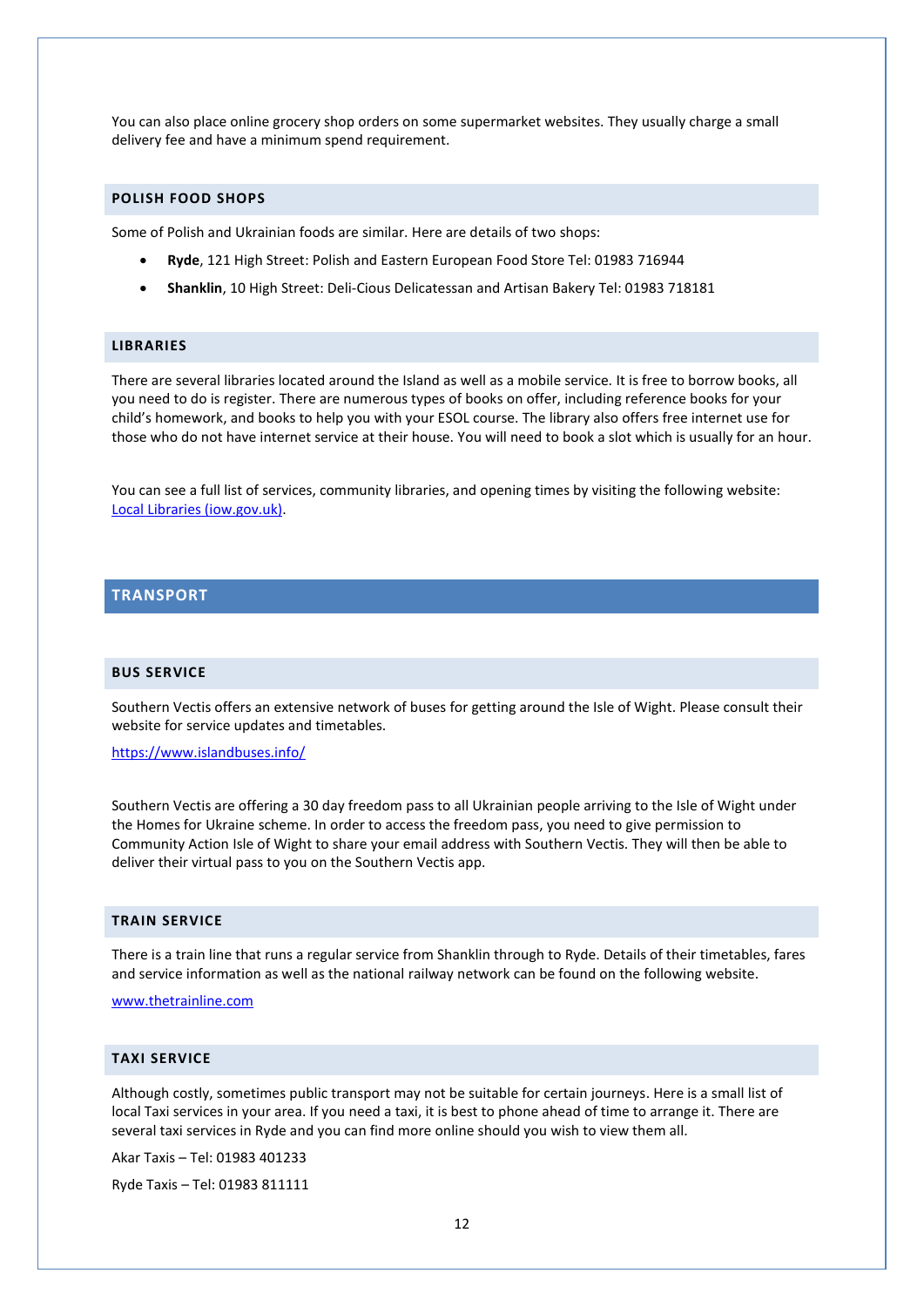Criss Cross Cabs – Tel: 01983 640240

Vectis Taxis - Tel: 01983 777007

#### <span id="page-13-0"></span>**FERRIES**

For travel on and off the Island, there are high speed passenger services as well as car ferries. For details of routes, prices, and timetables please visit the company websites listed below.

Hovertravel

[www.hovertravel.co.uk](https://www.hovertravel.co.uk/)

Red Funnel

[www.redfunnel.co.uk](https://www.redfunnel.co.uk/)

Wightlink

[www.wightlink.co.uk](https://www.wightlink.co.uk/)

# <span id="page-13-1"></span>**DRIVING IN THE UK**

# <span id="page-13-2"></span>**DRIVING LICENCE**

To check if you can use your non-UK Driving Licence, visit the Government website using the following link: [https://www.gov.uk/driving-nongb-licence.](https://www.gov.uk/driving-nongb-licence)

If you have a full, valid Driving Licence, you can drive in Great Britain for 12 months from the date you became a resident here. You will need insurance, tax and an MOT (Ministry of Transport annual vehicle test - required in UK for most vehicles over 3 years old). These are legal requirements and if you do not have these you will be liable for prosecution.

After 12 months, you will need to apply for a Provisional Licence, and pass the theory and practical tests to drive in the UK.

If you do not currently have a full, vaid Driving Licence and wish to drive, you will need to arrange for driving lessons and take the theory and practical driving tests. Your caseworker or your host can help you with this.

#### <span id="page-13-3"></span>**CAR SEAT REGULATIONS**

Children must normally use a child car seat until they are 12 years old or at least 135cm tall, whichever comes first. Only EU-approved height-based child car seats can be used in the UK. These have a label showing a capital 'E' in a circle and 'R129'.You can choose a child car seat based on your child's height or weight.

For further details you can access the full government guidance using the following link: [https://www.gov.uk/child-car-seats-the-rules.](https://www.gov.uk/child-car-seats-the-rules)

# <span id="page-13-4"></span>**HATE CRIME**

A hate crime or incident is any incident, which constitutes a criminal offence and is motivated by prejudice. It can take many forms including physical assault, offensive graffiti, verbal abuse, offensive literature, criminal damage and abusive gestures.

The government is committed to tackling hate crime. You can find out more about their campaign and what to do if you witness a hate crime or become victim to one by following this link: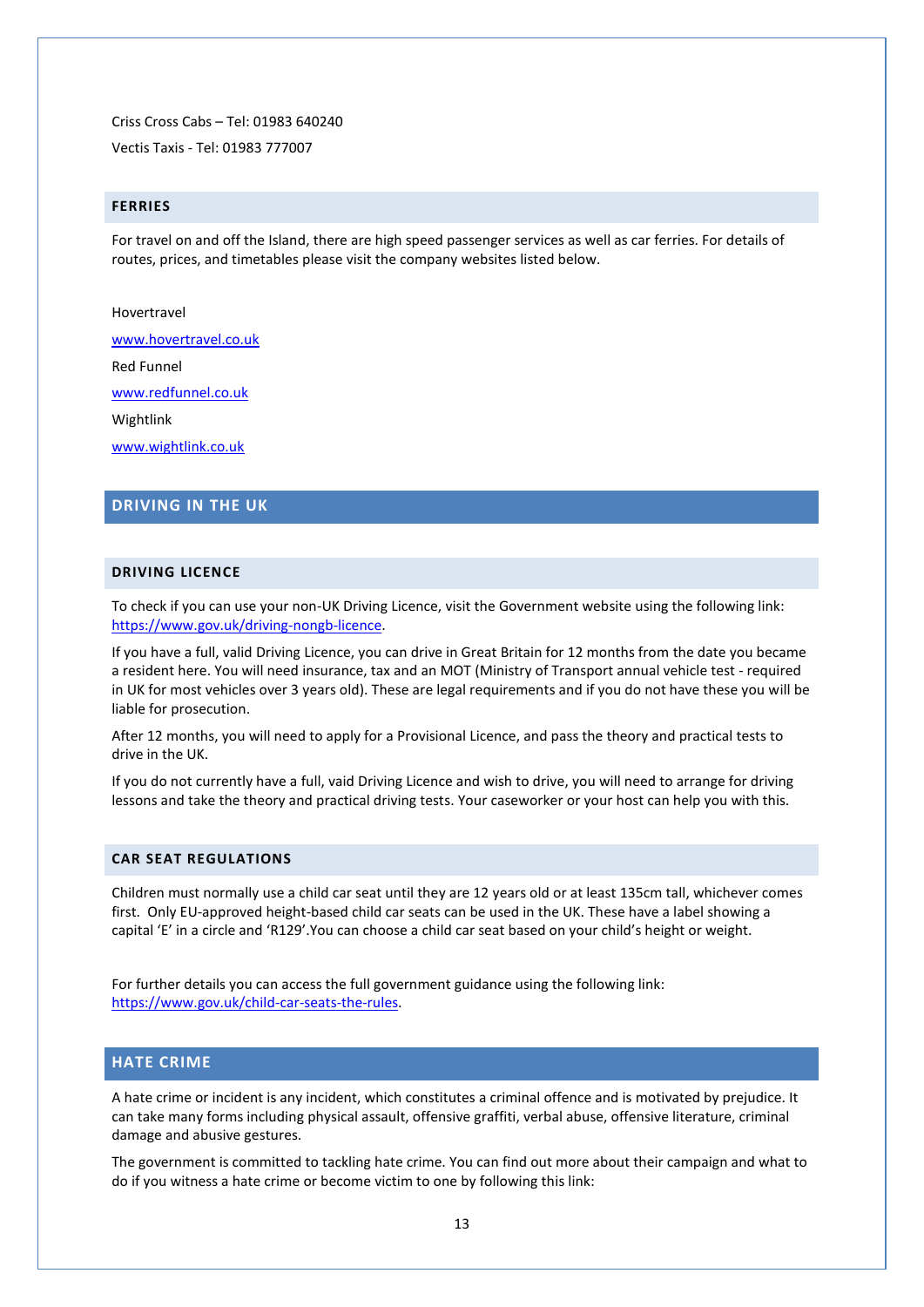#### <https://hatecrime.campaign.gov.uk/>

Citizens Advice Isle of Wight are the Third Party Hate Crime Reporting Centre - Isle Help Advice Centre, County Hall, High Street, Newport, Isle of Wight, PO30 1UD. Tel: 0800 144 88 48 email: [enquiries@iwcab.org.uk](mailto:enquiries@iwcab.org.uk)

# <span id="page-14-0"></span>**MODERN SLAVERY AND HUMAN TRAFFICKING**

Modern slavery is the illegal exploitation of people for personal or commercial gain. It covers a wide range of abuse and exploitation including sexual exploitation, domestic servitude, forced labour, criminal exploitation and organ harvesting.

Victims of modern slavery can be any age, gender, nationality and ethnicity. They are tricked or threatened into work and may feel unable to leave or report the crime through fear or intimidation. They may not recognise themselves as a victim.

Human trafficking – adults and children are traded so they can be exploited by others for commercial gain.

The National Crime Agency is working with partners around the UK to safeguard victims of modern slavery and human trafficking and pursuing offenders. You can find out more about their campaign by using this link:

<https://nationalcrimeagency.gov.uk/what-we-do/crime-threats/modern-slavery-and-human-trafficking>

# **DOMESTIC ABUSE**

Domestic abuse is any incident or pattern of incidents of physical or sexual abuse, violent or threatening behaviour, controlling or coercive behaviour, economic, psychological or emotional abuse between those aged 16 and over and are personally connected to each other.

Domestic abuse can take different forms, including:

- physical abuse
- sexual abuse
- financial abuse
- coercive control and gaslighting / emotional abuse
- digital / online abuse
- 'honour-based' violence
- forced marriage
- female genital mutilation (FGM).

If you are experiencing domestic abuse, or have experienced it in the past there are organisations on the Isle of Wight you can contact for confidential support.

**Paragon** – Tel**:** 0800 234 6266 Email: [ParagonIOW@theyoutrust.org.uk](mailto:ParagonIOW@theyoutrust.org.uk)

Wight DASH (the Women's Centre) <https://www.wightdash.co.uk/wow>

# <span id="page-14-1"></span>**USEFUL LINKS**

[Homes for Ukraine](https://eur01.safelinks.protection.outlook.com/?url=https%3A%2F%2Fwww.gov.uk%2Fguidance%2Fhomes-for-ukraine-scheme-frequently-asked-questions%23linking-up-with-a-guest&data=04%7C01%7CLucy.Mayor%40kent.gov.uk%7Cc3feaa3ff81d4034fc9d08da122ffa3c%7C3253a20dc7354bfea8b73e6ab37f5f90%7C0%7C0%7C637842294541547661%7CUnknown%7CTWFpbGZsb3d8eyJWIjoiMC4wLjAwMDAiLCJQIjoiV2luMzIiLCJBTiI6Ik1haWwiLCJXVCI6Mn0%3D%7C3000&sdata=EAJS4AEGIR5kiC8dIYcaDE8pH98414Kqh9Xppe2FEhk%3D&reserved=0) FAQ.

[Welcome: a guide for Ukrainians arriving in the UK -](https://www.gov.uk/government/publications/welcome-a-guide-for-ukrainians-arriving-in-the-uk) GOV.UK (www.gov.uk)

The Isle of Wight Council - [Isle of Wight Council \(iow.gov.uk\)](https://www.iow.gov.uk/)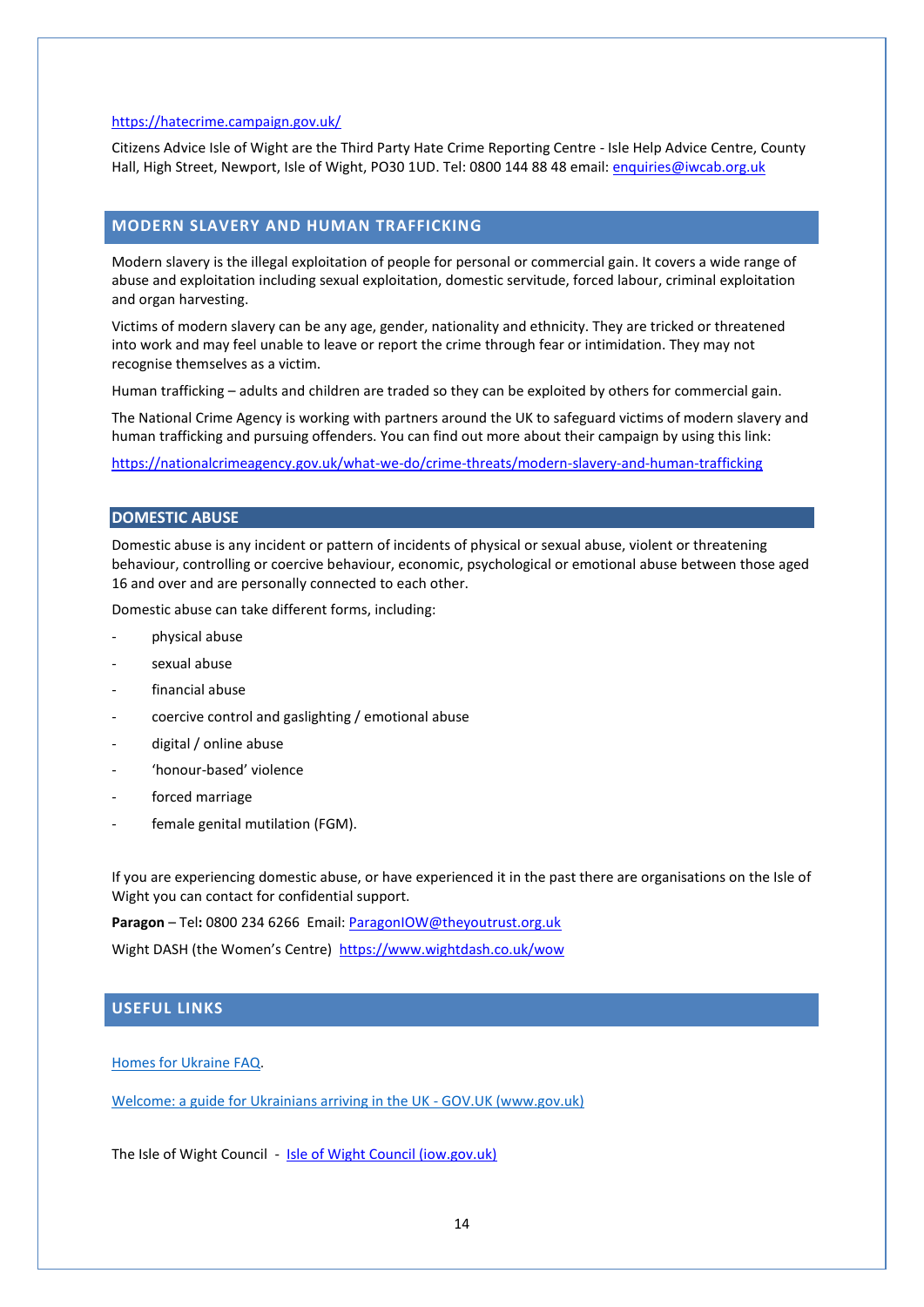Citizens Advice Bureau - <https://www.citizensadvice.org.uk/>

Age UK Isle of Wight - <https://www.ageuk.org.uk/isleofwight/>

Online local advert board - <https://www.wightbay.com/>

Facebook group for buying and selling items - <https://www.facebook.com/groups/buyselliow/>

Facebook group offering support to Ukrainians -

[\(6\) Допомога українцям на острові Уайт / Support for Ukrainians on the IoW | Facebook](https://www.facebook.com/groups/387208256238430)

Buy and sell second hand and new items on Isle of Wight for free! - [https://wightbay.com](https://wightbay.com/)

World online marketplace - [https://www.ebay.co.uk](https://www.ebay.co.uk/)